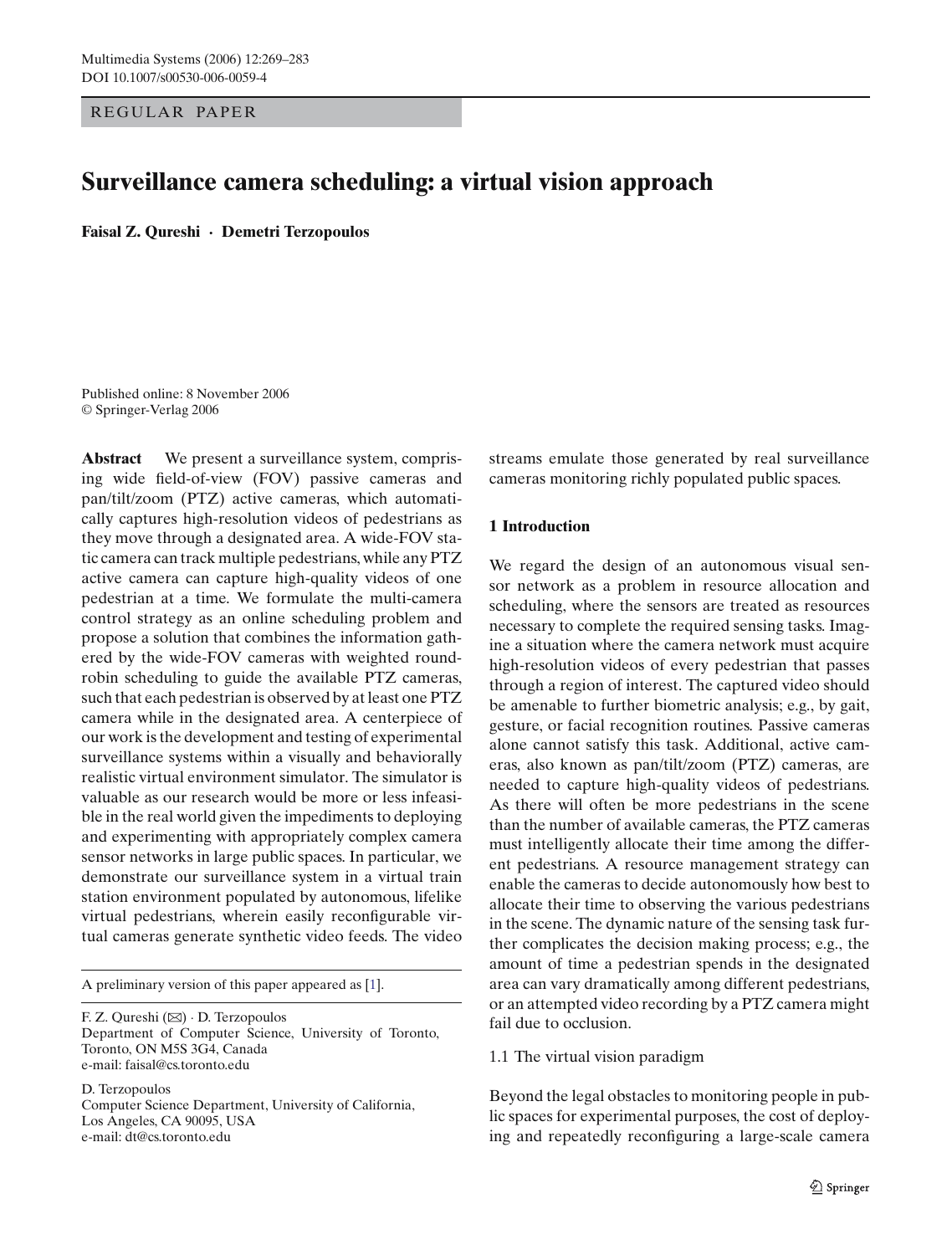network in the real world can easily be prohibitive for computer vision researchers. As was argued in [\[2\]](#page-14-1), however, rapidly evolving computer graphics and virtual reality technologies present viable alternatives to the real world for developing computer vision systems. Legal impediments and cost considerations aside, the use of a virtual environment can also offer greater flexibility during the system design and evaluation process. Terzopoulos [\[3](#page-14-2)] proposed a virtual vision approach to designing surveillance systems using a virtual train station environment populated by fully autonomous, lifelike pedestrians that perform various activities (Fig. [1\)](#page-2-0) [\[4](#page-14-3)]. Within this environment, virtual cameras generate synthetic video feeds. The video streams emulate those generated by real surveillance cameras, and lowlevel image processing mimics the performance characteristics of a state-of-the-art surveillance video system. Recently, we have further developed the virtual vision approach to surveillance in sensor networks [\[5\]](#page-14-4).

# 1.2 The virtual sensor network

Within the virtual vision paradigm, we propose a sensor network comprising wide field-of-view (FOV) passive cameras and PTZ active cameras to automatically capture and label high-quality video for every pedestrian that passes through a designated region. The network described herein, a special instance of the sensor network architecture proposed in [\[5\]](#page-14-4), is capable of performing common visual surveillance tasks using local decision making at each camera node, as well as internode communication, without relying on camera calibration, a detailed world model, or a central controller.

Unlike our earlier work [\[5](#page-14-4)], we assume here that the wide-FOV static cameras are calibrated, $\frac{1}{1}$  which enables the network to estimate the 3D locations of pedestrians through triangulation. However, we do not require the PTZ active cameras to be calibrated. Rather, during a learning phase, the PTZ cameras learn a coarse map between the 3D locations and the gaze-direction by observing a single pedestrian in the scene. A precise map is unnecessary since each PTZ camera is an autonomous agent that can invoke a search behavior to find a pedestrian using only coarse hints about the pedestrian's 3D position. The network uses a weighted round-robin strategy to assign PTZ cameras to surveil the various pedestrians. A new observation request is inserted into the task queue for every pedestrian that is sensed. Initially, each observation request is assigned the same priority; however, the decision making process uses domain-specific heuristics, such as the distance of the pedestrian from a camera or the heading of the pedestrian, to continuously evaluate the priorities of the observation requests. The PTZ cameras handle each task in priority sequence. The surveillance system issues a warning when an observation request cannot be met.

## 1.3 The virtual world simulator

Our visual sensor network is deployed and tested within the virtual train station simulator that was developed in [\[4](#page-14-3)]. The simulator incorporates a large-scale environmental model (of the original Pennsylvania Station in New York City) with a sophisticated pedestrian animation system that combines behavioral, perceptual, and cognitive human simulation algorithms. The simulator can efficiently synthesize well over 1,000 self-animating pedestrians performing a rich variety of activities in the large-scale indoor urban environment. Like real humans, the synthetic pedestrians are fully autonomous. They perceive the virtual environment around them, analyze environmental situations, make decisions and behave naturally within the virtual train station. They can enter the station, avoiding collisions when proceeding though portals and congested areas, queue in lines as necessary, purchase train tickets at the ticket booths in the main waiting room, sit on benches when they are tired, purchase food/drinks from vending machines when they are hungry/thirsty, etc., and eventually proceed downstairs in the concourse area to the train tracks. Standard computer graphics techniques enable a photorealistic rendering of the busy urban scene with considerable geometric and photometric detail (Fig. [1\)](#page-2-0).

# 1.4 Contributions and overview

In this paper, we introduce a sensor management scheme that appears well suited to the challenges of designing camera networks for surveillance applications capable of fully automatic operation. We also develop new gaze-direction controllers for active PTZ cameras. Our work demonstrates the conveniences of the virtual vision paradigm for implementing, experimenting with, and evaluating our surveillance system.

The remainder of the paper is organized as follows: Sect. [2](#page-2-1) covers relevant prior work. Section [3](#page-2-2) overviews our system. We explain the low-level vision emulation in Sect. [4.](#page-3-0) Section [5](#page-4-0) describes the PTZ active camera controllers and proposes a scheme for learning the map between 3D locations and gaze directions. Section [6](#page-6-0) introduces our scheduling strategy. We present our results in Sect. [7](#page-10-0) and our conclusions and future research directions in Sect. [8.](#page-13-0)

<span id="page-1-0"></span> $1$  This assumption is justifiable given the existence of several static camera calibration schemes [\[6](#page-14-5)[,7\]](#page-14-6).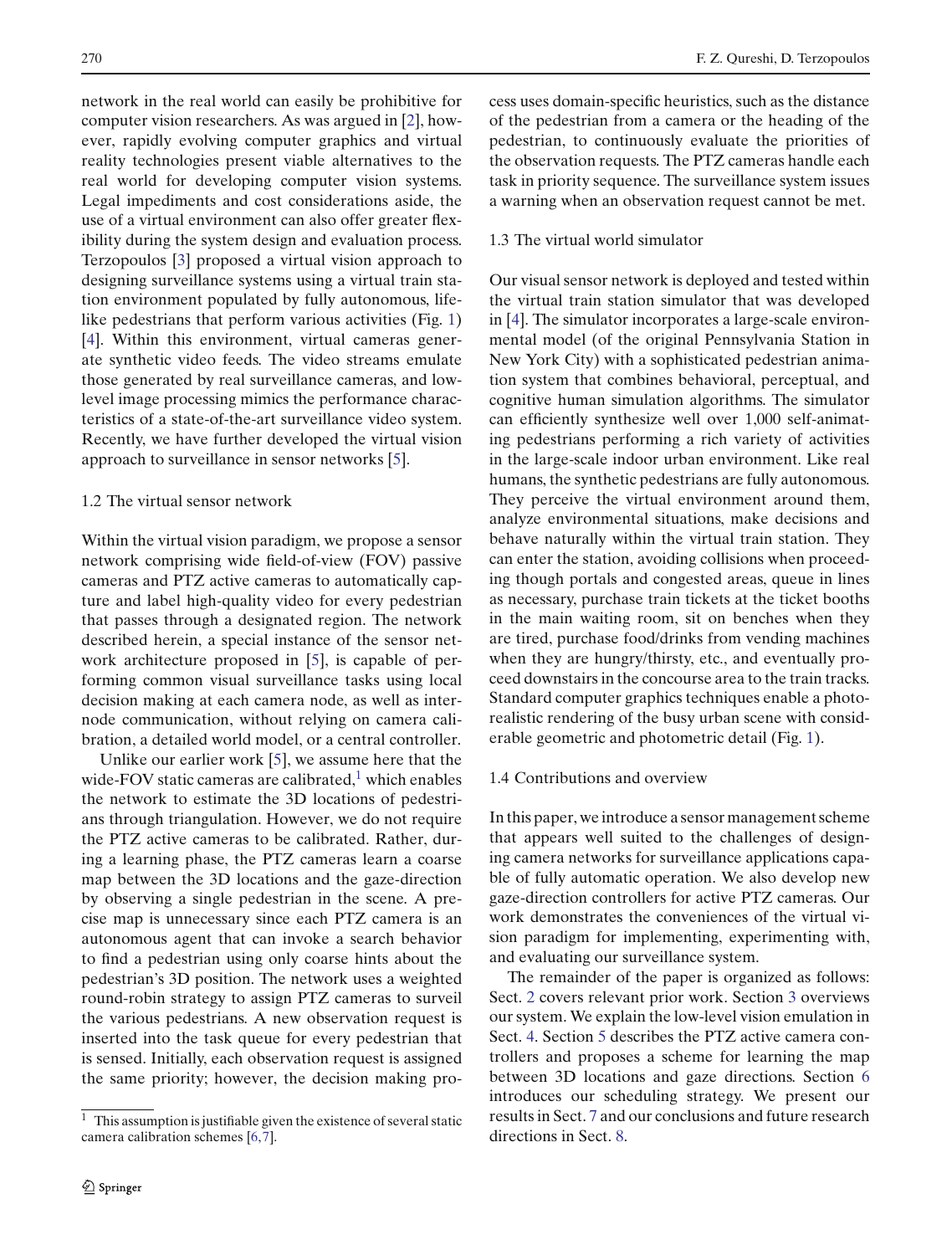<span id="page-2-0"></span>**Fig. 1** Virtual vision. Synthetic video feeds from multiple virtual surveillance cameras situated in a large-scale virtual train station populated by self-animating pedestrians. **a** Waiting room, **b** Concourses and platforms, **c** Arcade



#### <span id="page-2-1"></span>**2 Related work**

Previous work on multi-camera systems has dealt with issues related to low and medium-level computer vision, namely identification, recognition, and tracking of moving objects [\[8](#page-14-7)[–12\]](#page-14-8). The emphasis has been on tracking and on model transference from one camera to another, which is required for object identification across multiple cameras [\[13](#page-14-9)]. Numerous researchers have proposed camera network calibration to achieve robust object identification and classification from multiple viewpoints, and automatic camera network calibration strategies have been proposed for both static and actively controlled camera nodes [\[6](#page-14-5)[,7](#page-14-6)].

Little attention has been paid, however, to the problem of controlling or scheduling active cameras when there are more objects to be monitored in the scene than there are available cameras.<sup>2</sup> Some researchers employ a static wide-FOV camera to control an active tilt-zoom camera [\[18](#page-14-10),[19](#page-14-11)]. The cameras are assumed to be calibrated and the total coverage of the cameras is restricted to the FOV of the static camera. Zhou et al. [\[19\]](#page-14-11) track a single person using an active camera. When multiple people are present in the scene, the person closest to the last tracked person is chosen. The work of Hampapur et al. [\[20](#page-14-12)] is perhaps closest to ours in that it deals with the issues of deciding how cameras should be assigned to various people present in the scene. Costello et al. [\[21\]](#page-14-13) evaluate various strategies for scheduling a single active camera to acquire biometric imagery of the people present in the scene.

In concordance with the virtual vision paradigm [\[2](#page-14-1),[3\]](#page-14-2), Santuari et al. [\[22](#page-14-14),[23\]](#page-14-15) advocate the development and evaluation of pedestrian segmentation and tracking algorithms using synthetic video generated within a virtual museum simulator containing scripted characters. They focus on low-level computer vision, whereas our work is concerned with high-level computer vision issues, especially multi-camera control in large-scale camera networks.

#### <span id="page-2-2"></span>**3 System overview**

Our surveillance system is realized within the virtual Penn Station. The network comprises calibrated wide-FOV static cameras and uncalibrated active PTZ cameras. A central server acquires environmental information, such as the 3D positions of the pedestrians, through the static cameras and employs this information to schedule the active cameras in order to visually examine every pedestrian in the scene (Fig. [2\)](#page-2-4).

The virtual cameras acquire synthetic video and employ machine vision routines to identify, recognize, label, and track pedestrians. At present, we assume that pedestrians can be reliably identified across multiple cameras. The static cameras track the 3D locations of pedestrians through *triangulation*. An offline machine learning scheme learns the map between the gaze direction parameters (i.e., pan-tilt angles) of the PTZ cameras and target 3D world locations. Each PTZ camera is modeled as an autonomous agent capable of recording the detailed video of the pedestrian of interest without relying on continuous feedback from the central controller. The PTZ camera uses image-based fixation and zooming routines to follow a pedestrian reliably (Sect. [5\)](#page-4-0).



<span id="page-2-4"></span>**Fig. 2** A central controller uses the scene information collected by calibrated, static cameras to schedule active PTZ cameras for recording close-up videos of the pedestrians in the region of interest. The PTZ cameras are autonomous agents that attempt to achieve the tasks assigned to them by the central controller. The dashed arc indicates the intermittent flow of instructions from the central controller to the PTZ cameras

<span id="page-2-3"></span><sup>2</sup> The problem of online scheduling has been studied extensively in the context of scheduling jobs on a multitasking computer [\[14](#page-14-16), [15](#page-14-17)] as well as for packet routing in networks [\[16,](#page-14-18)[17](#page-14-19)].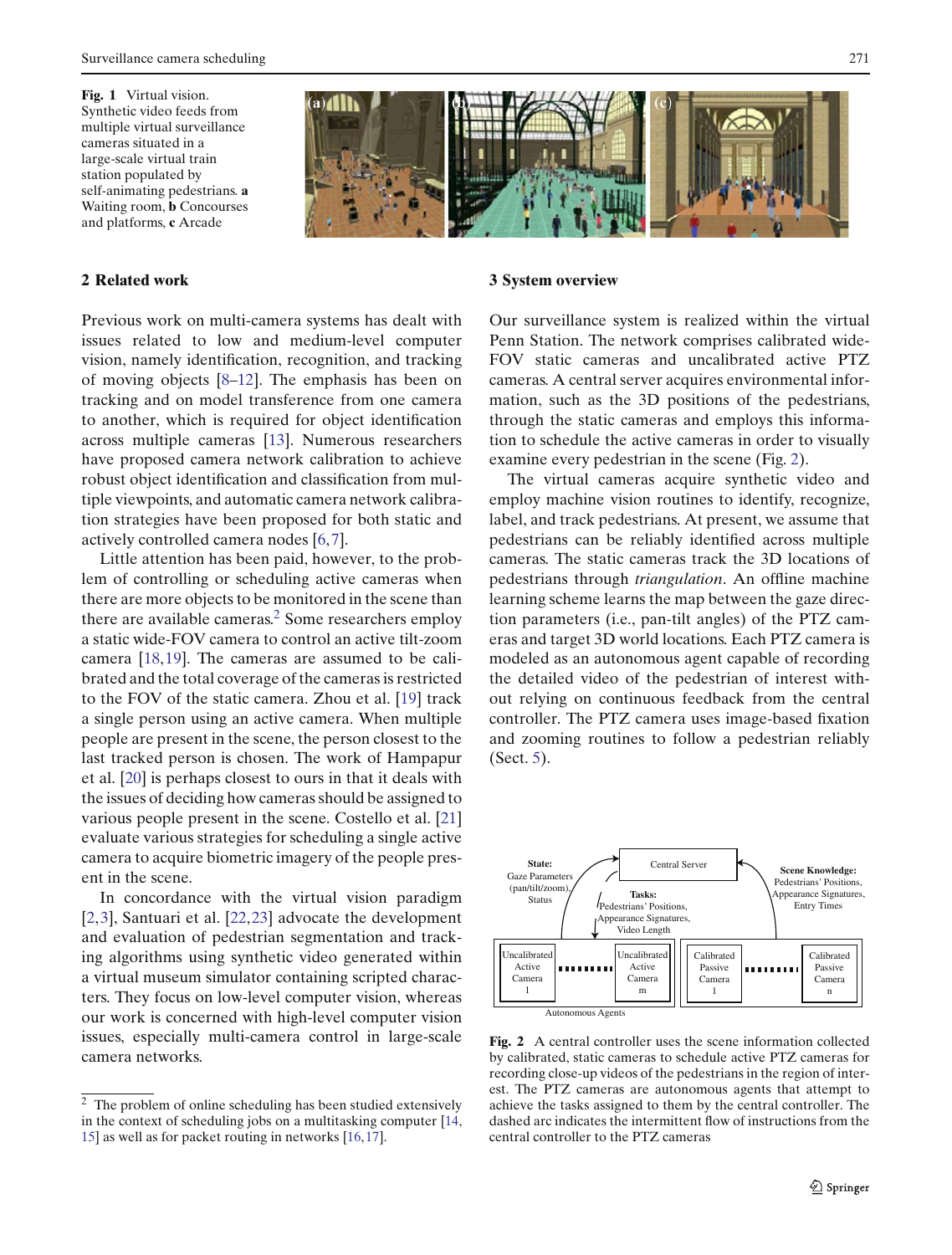<span id="page-3-1"></span>**Fig. 3** Pedestrian segmentation and tracking. The labels indicate occasional problems: *1* Multiple pedestrians are grouped together due to poor segmentation; *2* noisy pedestrian segmentation results in a tracking failure; *3* pedestrian segmentation and tracking failure due to occlusion



#### <span id="page-3-0"></span>**4 Local vision routines**

As we described in [\[5](#page-14-4)], each camera has its own suite of Local Vision Routines (LVRs) that support pedestrian recognition, identification, and tracking. The LVRs are computer vision algorithms that directly operate upon the synthetic video generated by the virtual cameras and the information available from the 3D virtual world. The virtual world affords us the benefit of fine tuning the performance of the recognition and tracking modules by taking into consideration the readily available ground truth. Our imaging model emulates camera jitter and imperfect color response; however, it does not yet account for such imaging artifacts as depth-of-field, motion blur, image vignetting, and interlacing. More sophisticated rendering schemes would address this limitation.

We employ appearance-based models to track pedestrians. Pedestrians are segmented to construct personalized color-based pedestrian signatures, which are then robustly matched across the subsequent frames. Pedestrian segmentation is carried out using 3D geometric information as well as background modeling and subtraction. The quality of the segmentation depends upon the amount of noise introduced into the process, and the noise is drawn from Gaussian distributions with appropriate means and variances. Color-based signatures, in particular, have found widespread use in tracking applications [\[24](#page-14-20)]. Unfortunately, color-based signatures can be sensitive to illumination changes. We mitigate the shortcoming by operating in HSV space instead of RGB space.

The tracking module mimics the capabilities and limitations of a state-of-the-art tracking system (Figs. [3](#page-3-1)[,4\)](#page-4-1). For example, it can lose track due to occlusions, poor segmentation, or bad lighting. Tracking sometimes locks onto the wrong pedestrian, especially if the scene contains multiple pedestrians with similar visual appearance; i.e., wearing similar clothes. Tracking also fails in group settings when the pedestrian cannot be segmented properly. Our surveillance system is designed to operate robustly in the presence of occasional low-level failures.

For the purposes of this paper, we assume that the scene is monitored by more than one calibrated wide-FOV passive camera plus at least one PTZ active camera. Multiple calibrated static cameras allow the system to use triangulation to compute the location of a pedestrian in 3D, when the pedestrian is simultaneously visible in two or more cameras. For PTZ cameras, zooming can drastically change the appearance of a pedestrian, thereby confounding conventional appearance-based schemes, such as color histogram signatures. We tackle this problem by maintaining HSV color histograms for several camera zoom settings for each pedestrian. Thus, a distinctive characteristic of our pedestrian tracking routine is its ability to operate over a range of camera zoom settings.

We employ histogram intersection to compute the match score between two histograms [\[25\]](#page-14-21) (Fig. [5\)](#page-4-2). For two normalized histograms  $H_1(n)$  and  $H_2(n)$ , where *n* is the number of bins, and  $H_1^i$  and  $H_2^i$  are the number of samples in the *i*th bin, the match score is

$$
H_1 \cap H_2 = \sum_i \min\left(H_1^i, H_2^i\right). \tag{1}
$$

Here, the key issue is the selection of the color space and the number of bins or the quantization level. Currently, we use 2D hue-saturation histograms with 32 bins in each dimension. The match score of a histogram *HI* against a stored *multi-zoom* color signature *HS* is then

$$
d(H_I, H_S) = \frac{1}{N_\theta} \sum_{\theta} \left( H_I \cap H_{S,\theta} \right),\tag{2}
$$

where  $N_{\theta}$  is the total number of histograms stored across multiple zoom settings and  $\theta$  represents the field-of-view setting corresponding to the stored histogram  $H_{S,\theta}$ .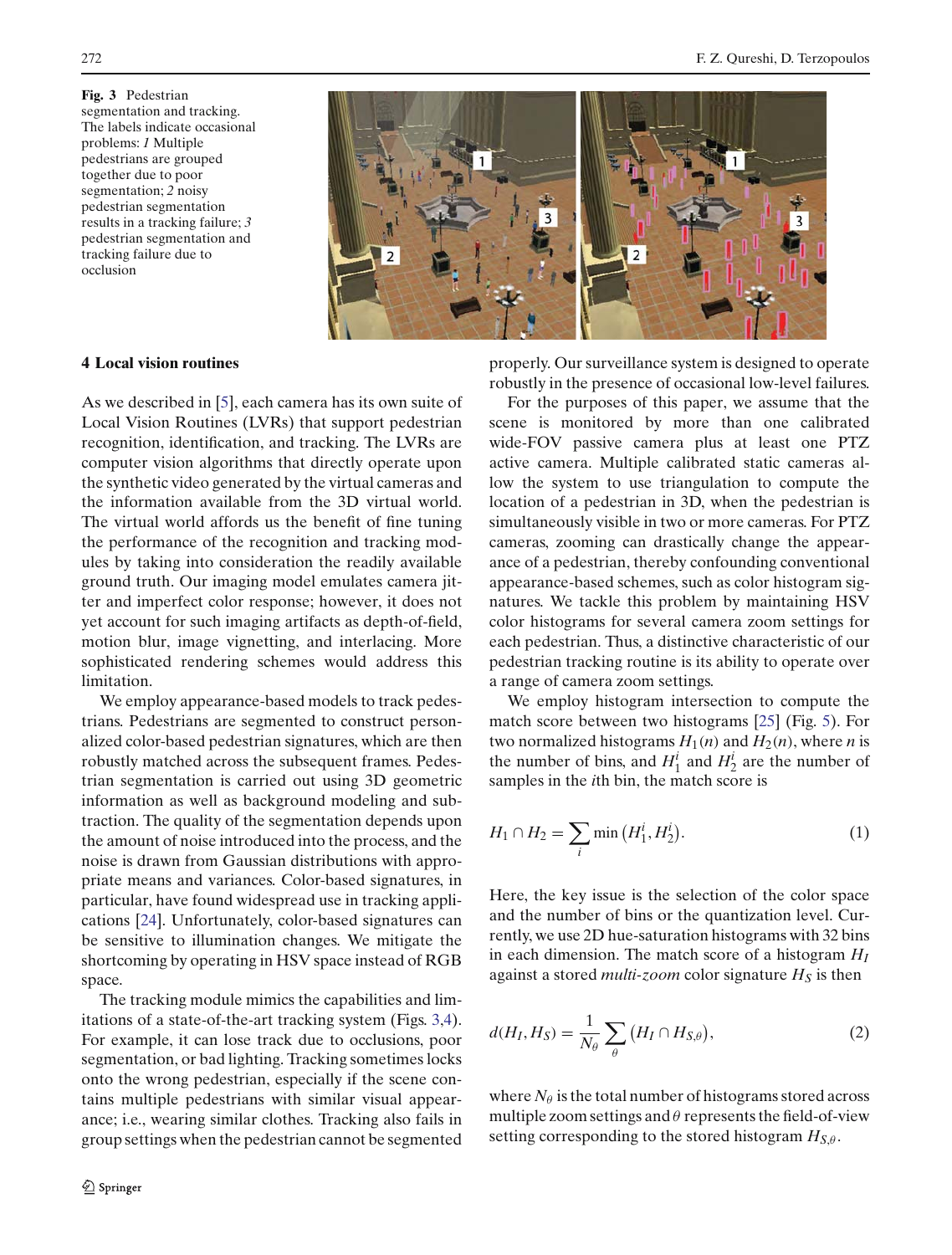<span id="page-4-1"></span>**Fig. 4** Tracking pedestrians 1 and 3. Pedestrian 3 is tracked successfully; however, **a** track is lost of pedestrian 1 who blends in with the background. **b** The tracking routine loses pedestrian 3 when she is occluded by pedestrian 2, but it regains track of pedestrian 3 when pedestrian 2 moves out of the way **c**

<span id="page-4-2"></span>**Fig. 5** Color (hue) image pixel histograms of a tracked pedestrian change drastically with zooming. **c** The histogram of the (boxed) subject **a** when the FOV of the camera is set to 45◦. **d** The histogram of the same subject when the camera has zoomed in on the subject. To address this problem, a list of histograms is maintained over different zoom settings

# <span id="page-4-0"></span>**5 PTZ active camera controller**

We implement each PTZ active camera as a behaviorbased autonomous agent [\[5](#page-14-4)]. The overall behavior of the camera is determined by the LVR and the current task. The camera controller is modeled as an augmented finite state machine. At the highest level, the camera can be in one of the following states: *free*, *tracking*, *searching*, and *lost* (Fig. [6a](#page-5-0)). When a camera is free, it selects the next observation request in the task pipeline. The observation requests are of the form, "observe pedestrian *i* currently at location  $(x, y, z)$  for *t* seconds." When performing the new observation request, the camera selects its widest FOV setting and chooses an appropriate gaze direction using the estimated 3D location of the pedestrian. Upon the successful identification of the pedestrian in question within the FOV, the camera uses image-driven fixation and zooming algorithms to follow the subject.

Each camera can fixate on and zoom in on an object of interest. The fixation and zooming routines are image driven and do not require any 3D information such as camera calibration or a global frame of reference. We discovered that traditional proportional derivative (PD) controllers generate unsteady control signals resulting in jittery camera motion. The noisy nature of tracking induces the PD controller to attempt to minimize the error metric continually without success, so the camera keeps servoing. Hence, we model the fixation and zooming routines as dual-state controllers. The states are used to activate/deactivate the PD controllers. In the *act* state the PD controller tries to minimize the error

signal, whereas in the *maintain* state the PD controller ignores the error signal and does nothing (Fig. [6\(](#page-5-0)b)).

The fixate routine brings the region of interest (e.g., the bounding box of a pedestrian) into the center of the image by tilting the camera about its local *X* and *Y* axes (Fig. [7,](#page-5-1) top row). The zoom routine controls the FOV of the camera such that the region of interest occupies the desired percentage of the image. This is useful in situations where, for example, the operator desires a closer look at a pedestrian of interest (Fig. [7,](#page-5-1) middle row). See [\[5](#page-14-4)] for the details of the *fixate* and *zoom* routines.

#### 5.1 Learning the gaze direction computation

Computing an appropriate gaze direction in order to bring the desired pedestrian within the FOV of a camera requires a map between 3D locations in the scene and the associated internal gaze-direction parameters (i.e., the pan-tilt settings) of the camera. This map is learned automatically by observing a pedestrian directed to move around in the scene during an initial learning phase. While the active PTZ cameras are tracking and following the pedestrian, the 3D location of the pedestrian is estimated continuously through triangulation using the calibrated, passive FOV cameras. A lookup table is computed for each PTZ camera that associates the estimated 3D scene location of the target pedestrian with the corresponding gaze angles of the camera. Specifically, for PTZ camera *i*, this yields tuples of the form  $(x^j, y^j, z^j, \alpha^j, \beta^j)$ , where *j* indexes over the scene locations  $(x, y, z)$  and corresponding camera pan and tilt angles

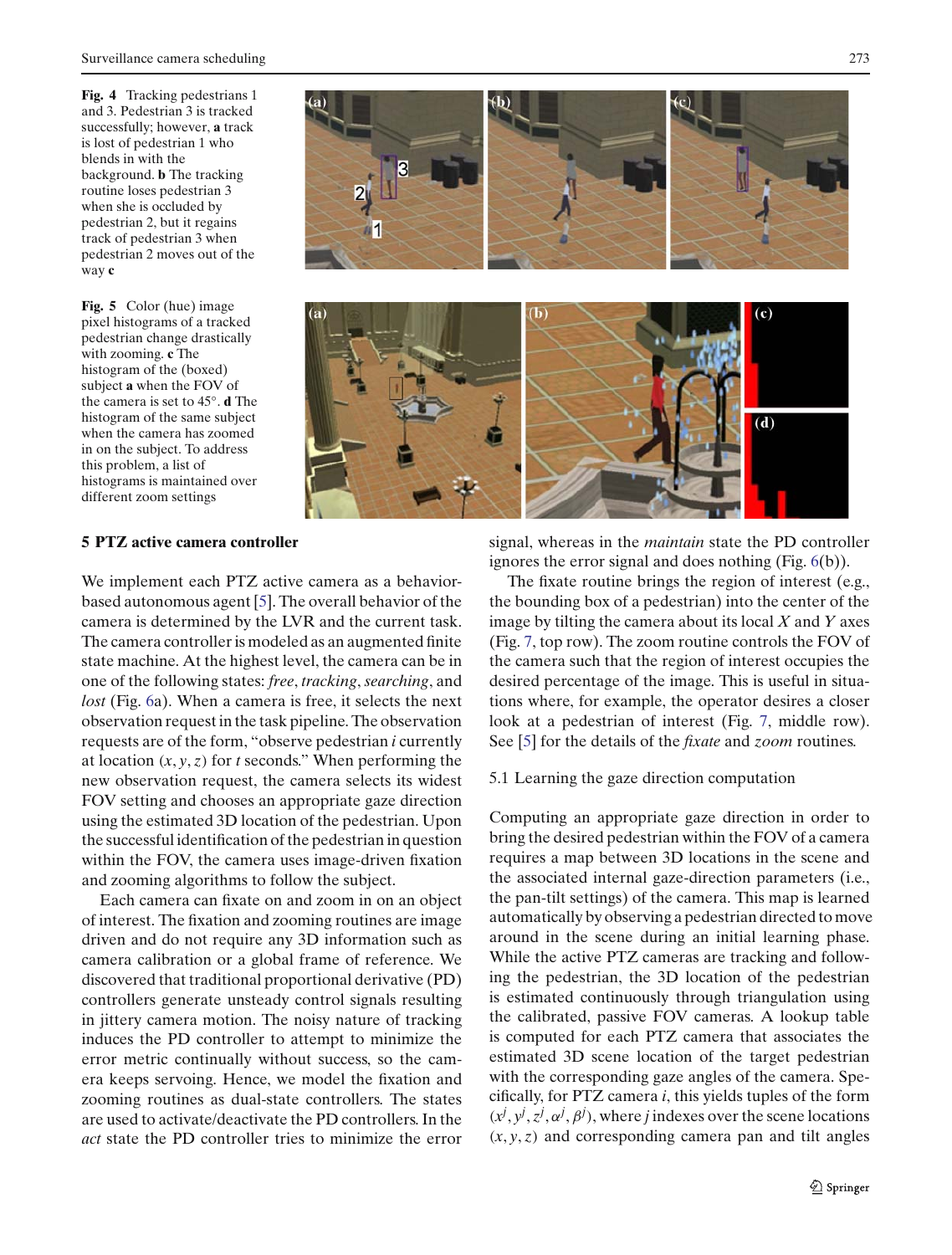

<span id="page-5-0"></span>**Fig. 6 a** Top-level camera controller. **b** Dual-state controller for fixation and zooming

<span id="page-5-1"></span>**Fig. 7** *Top row*: A fixate sequence. *Middle*: A zoom sequence. *Bottom*: Camera returns to its default settings upon losing the pedestrian; it is now ready for another task



 $(\alpha, \beta)$ . The lookup table constitutes the training dataset used for learning a continuous map  $\mathcal{M}: \mathbb{R}^3 \to \mathbb{R}^2$  between the locations and associated angles. We compute *M* using a nearest neighbor approximation. Given any 3D input point  $\mathbf{p} = (x, y, z)$ , the system estimates the values for  $\alpha_i$  and  $\beta_i$  of any camera *i* that can observe **p** as follows: let  $S_k$  be the set of  $k$  nearest neighbors to **p** in  ${\bf p}^j = (x^j, y^j, z^j)$ , where proximity is computed using the  $L_2$  norm  $\|\mathbf{p} - \mathbf{p}^j\|$ . Then

$$
\alpha_i = \frac{1}{k} \sum_{j: \mathbf{p}^j \in S_k} \alpha^j; \quad \beta_i = \frac{1}{k} \sum_{j: \mathbf{p}^j \in S_k} \beta^j.
$$
 (3)

**◯** Springer

This provides only a coarse map between the 3D scene points and the camera pan-tilt angles, but the map is accurate enough in practice to bring the pedestrian within the field of view of the camera.

Figure [8](#page-6-1) illustrates an example map learned using the above scheme. Each of the plots shows a plan view of a 3D space, covering the  $XY$ -plane ( $Z = 0$ ). The red dots denote 3D points used in learning the map between the 3D world and the pan-tilt settings of the active, PTZ camera. The optical center of this camera is indicated by the green dot at the upper right of each plot. The red points indicate the triangulation-estimated locations of the visually tracked pedestrian, where the active PTZ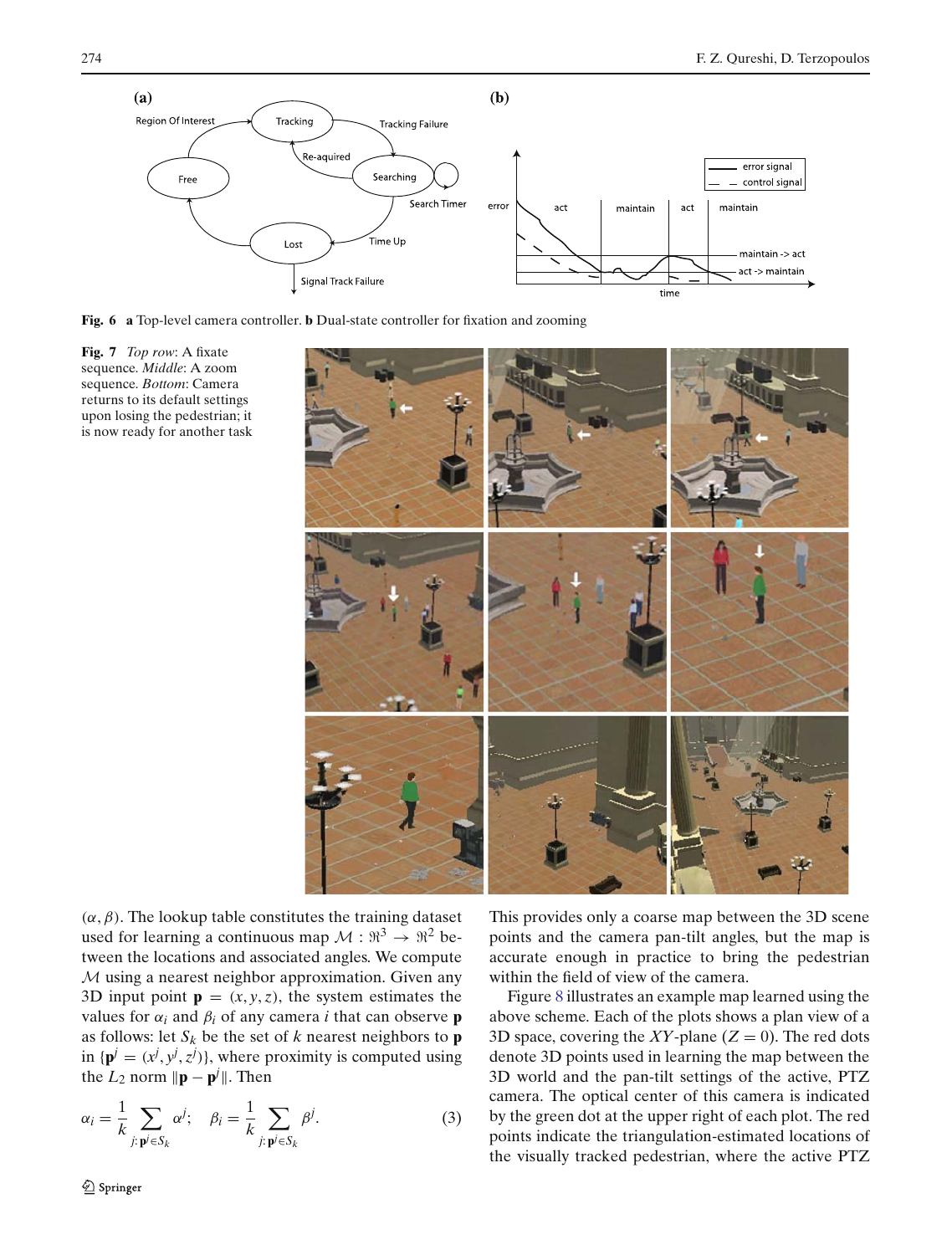

<span id="page-6-1"></span>**Fig. 8** Map from 3D world locations to PTZ camera gaze direction. Plots of the squared error between the true and estimated **a** pan α and **b** tilt β settings. **c** Euclidean distance between the true

3D location and the point where the  $XY$ -plane ( $Z = 0$ ) intersects the optical axis of the PTZ camera when its pan-tilt angles are set to the estimated  $\alpha$  and  $\beta$ 

camera fixating on the pedestrian has stored an associated pan-tilt setting. Note that the training uses no information about the camera's 3D location.

Each plot shows the squared error between the true and estimated quantities, where brightness is proportional to the magnitude of the error. To generate the plots, we regularly sampled points on the *XY*-plane and used the position of the camera to compute the true pan-tilt settings for each of the sampled points (true  $\alpha$ and  $\beta$ ), which constitutes the ground truth. Next, we used the learned map to estimate the camera's pan-tilt settings for every sampled point (estimated  $\alpha$  and  $\beta$ ). Figure [8a](#page-6-1), b plot the squared error in degrees between the true and estimated pan-tilt settings. Figure [8c](#page-6-1) plots the Euclidean distance between the true 3D location and the point where the *XY*-plane intersects the optical axis of the PTZ camera when the camera's pan-tilt angles are set to the estimated values. As expected, we observed that the estimate exhibits smaller error in the vicinity of the training data used to learn the map and that it improves over a larger area when the PTZ camera has had the chance to observe longer, more varied, pedestrian tracks like the one shown in the figure.

Upon receiving a new observation request from the scheduler, the active camera estimates the initial gaze direction  $(\alpha, \beta)$  using the learned map. The camera then orients itself in this direction and invokes a visual search behavior (histogram matching) to acquire the pedestrian in question. The distance of **p** from the nearest  $p^j$  in the lookup table is a good indicator of the accuracy of the estimated gaze direction and it enables the tuning of the visual search behavior. If the distance is large, the PTZ camera chooses a larger cutoff time for the visual search behavior and selects a wider FOV angle during the search. To minimize the reliance on the initial learning phase, the lookup table is continuously updated when the PTZ camera is following a pedestrian whose 3D location is known.

## <span id="page-6-0"></span>**6 Camera scheduling**

The sensor network maintains an internal world model that reflects the current knowledge about the world. The model stores information about the pedestrians present in the scene, including their arrival times and the most current estimates of their positions and headings. The world model is available to the scheduling routine that assigns cameras to the various pedestrians in the scene. Using the 3D information stored in the world model, the cameras choose an appropriate gaze direction when viewing a particular pedestrian. The scheduling algorithm must find a compromise between two competing objectives: (1) to capture high-quality video for as many as possible, preferably all, of the pedestrians in the scene and (2) to observe each pedestrian for as long or as many times as possible, since the chances of identifying a pedestrian improve with the amount of data collected about that pedestrian. At one extreme, the camera follows a pedestrian for their entire stay in the scene, essentially ignoring all other pedestrians, whereas at the other extreme, the camera briefly observes every pedestrian in turn and repeatedly, thus spending most of the time transitioning between different pan, tilt, and zoom settings.

Following the reasoning presented in [\[1](#page-14-0)[,21](#page-14-13)], the camera scheduling problem shares many characteristics with the network packet routing problem. Network packet routing is an online scheduling problem where the arrival times of packets are not known a priori and where each packet must be served for a finite duration before a deadline, when it is dropped by the router. Similarly, in our case, the arrival times of pedestrians entering the scene is not known a priori and a pedestrian must be observed for some minimal amount of time by one of the PTZ cameras before (s)he leaves the scene. That time serves as the deadline.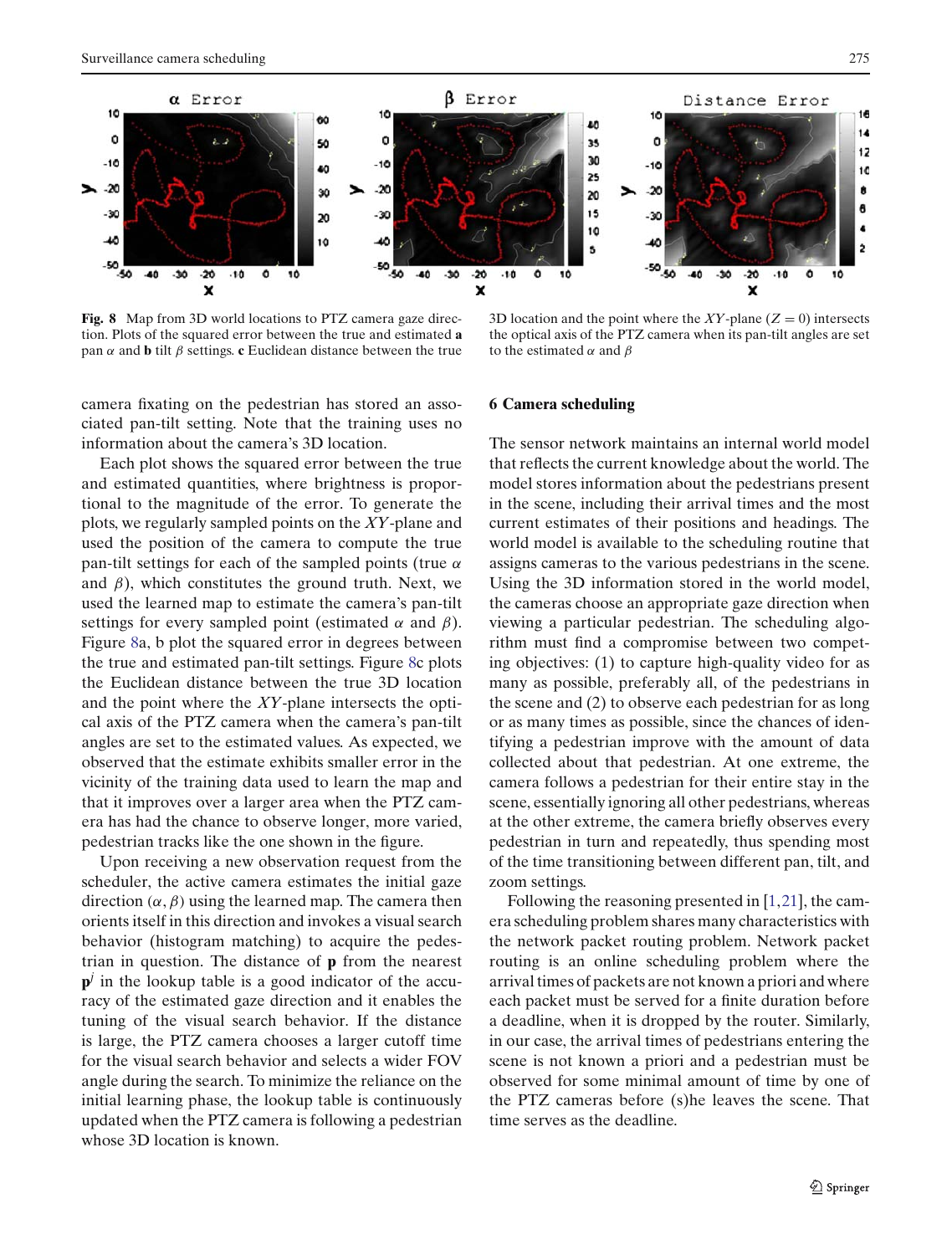However, our problem differs from the packet routing problem in several significant ways. First, continuing with network terminology, we have multiple "routers" (one for every PTZ camera) instead of just one. This aspect of our problem is better modeled using scheduling policies for assigning jobs to different processors. Second, we typically must deal with additional sources of uncertainty: (1) it is difficult to estimate when a pedestrian might leave the scene and (2) the time period during which a PTZ camera should track and follow a pedestrian to record high-quality video suitable for further biometric analysis can vary depending on multiple factors; e.g., a pedestrian suddenly turning away from the camera, a tracking failure, an occlusion, etc.

Consequently, camera scheduling is an *online scheduling* problem (in scheduling jargon, a PTZ camera is a "processor" or "machine" and a pedestrian is a "job") for which (1) jobs are released over time, (2) have deadlines, (3) have different processing requirements, (4) can be assigned to one of many processors, and (5) the scheduler must schedule them without any knowledge of the future. Our approach is loosely related to the Multi Level Feedback Algorithm used for process scheduling in the Unix and Windows NT operating systems [\[15](#page-14-17)].

# 6.1 Online scheduling paradigms

An online scheduling algorithm does not have access to the entire input instance as it makes its decisions [\[26](#page-14-22)]. Thus, at each time *t*, the scheduler must decide which job(s) to run at *t*. Here, jobs typically have release times, and the scheduler is not aware of the existence of a job until its release time.

An online scheduler is referred to as "clairvoyant" when the processing times of the jobs are available to the scheduler upon their arrival. Such schedulers are modeled within an *online-time* paradigm. Alternatively, the lack of job processing time information is called "nonclairvoyance" and such schedulers are modeled using the *online-time-nclv* paradigm. Since the exit times of pedestrians are difficult to predict, our scheduler is nonclairvoyant.

Another issue that arises in scheduling algorithms is that of *preemption*; i.e., interrupting a running job to process another job. A common scheme for implementing preemption is to pause an active job and later resume it on the same processor. Another possibility, which only exists in the online setting and is meaningless for offline scheduling algorithms, is to stop an existing job and restart it from the beginning on the same or a different processor. It is well known that if preemption is not allowed for problems in either the *online-time* or *online-time-nclv* model, and jobs can have arbitrary processing times, then the schedules produced by any online scheduler will be far from optimal [\[15](#page-14-17)]. This is why most online schedulers generally allow preemption, unless all jobs have similar processing times. Preemption incurs an overhead as job swapping (pausing/resuming jobs, saving/restoring job states, etc.) consumes resources.

In the camera scheduling application, for example, job swapping involves, among other overheads, locating the other pedestrian and initializing the tracking routine. Preemption is especially relevant to our application, as without it a PTZ camera can potentially track a pedestrian indefinitely without ever succeeding in recording video suitable for further biometric analysis. We therefore allow preemption. When there are multiple pedestrians in the scene, a PTZ camera is assigned to a pedestrian for some fixed maximum duration, after which the PTZ camera can be reassigned even if the video recording was unsuccessful[.3](#page-7-0) The pedestrian whose video recording is terminated is treated as a new arrival and, later, the same or a different camera can attend to the pedestrian.

Figure [9](#page-8-0) shows examples of the scheduling of a single camera to observe multiple pedestrians with and without preemption. Without preemption, the camera observes pedestrian 1 until sufficient video is collected, ignoring all other pedestrians (Fig. [9a](#page-8-0)). By contrast, preemption prevents the camera from being monopolized by pedestrian 1, so the camera can attend to pedestrians 2, 3, and 4 even before sufficient video of pedestrian 1 has been acquired (Fig. [9b](#page-8-0)). The camera later resumes observing pedestrian 1; however, the pedestrian leaves the scene before suitable video has been collected. Preemption is not advantageous in all situations and it can have unintended side effects. In Fig. [9c](#page-8-0), pedestrian 1 was successfully observed; however, with preemption, none of the pedestrians were observed long enough in Fig. [9d](#page-8-0).

For more effective preemption, we have adopted a multi-class pedestrian (job) model (Fig. [11a](#page-9-0), b). Every pedestrian is assigned to a class based on how many times the pedestrian has been observed successfully by a PTZ camera. Each sensed pedestrian is initialized as a member of class 0 and advances to the next higher class after each successful observation. The class numbers of pedestrians together with their arrival times determine their positions in the priority queue, with priority given to pedestrians in lower classes. For example,

<span id="page-7-0"></span><sup>&</sup>lt;sup>3</sup> An observation is deemed successful when the recorded video is suitable for further biometric analysis. The duration of the video depends on a number of factors, including the requirements of the biometric analysis routine, the quality of the recorded video, etc.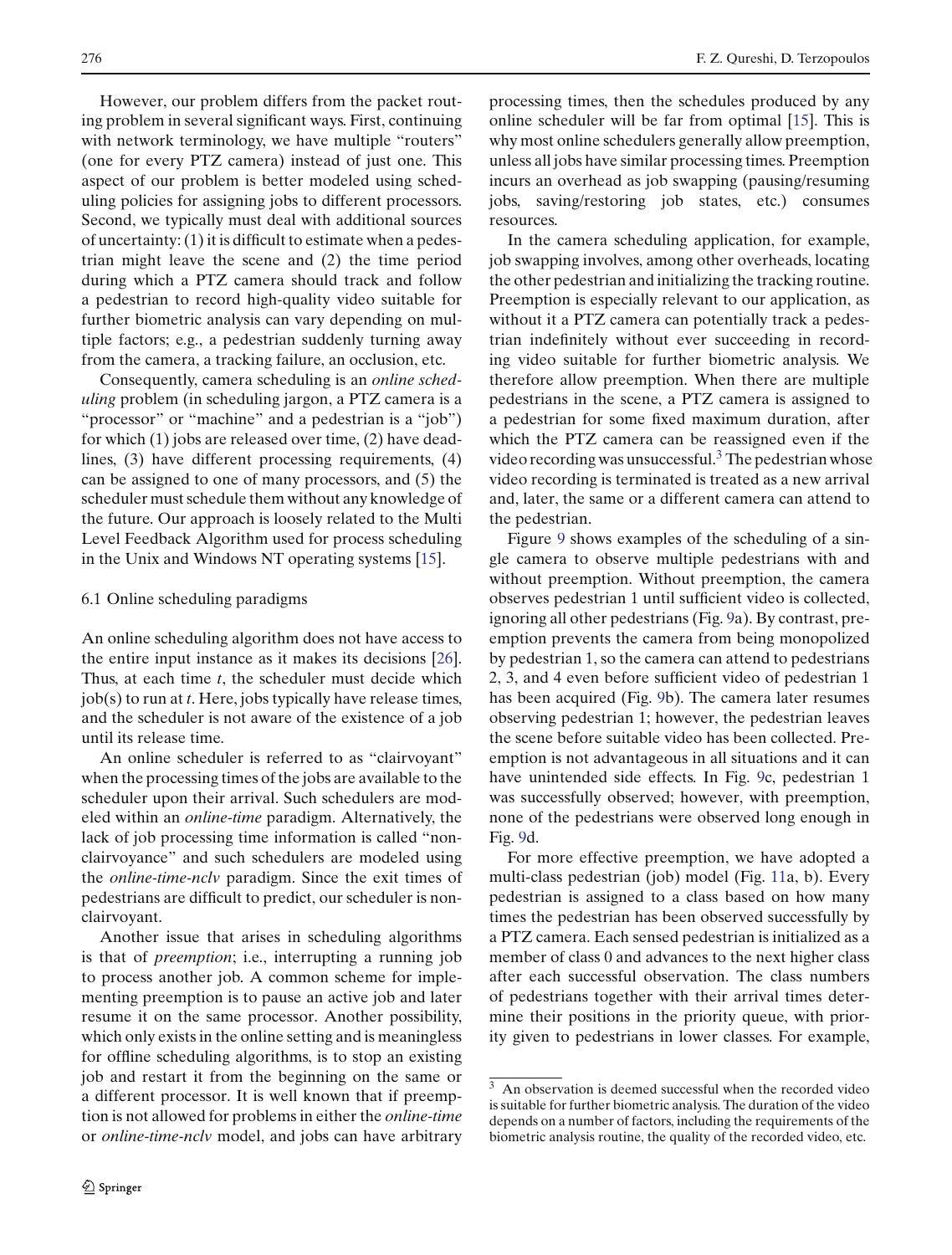![](_page_8_Figure_1.jpeg)

<span id="page-8-0"></span>**Fig. 9** Scheduling a single camera to observe multiple pedestrians with and without preemption. **a**, **b** A camera is scheduled to observe four pedestrians. **c**, **d** A camera is scheduled to observe two pedestrians. *Triangles* represent lead times, *rectangles* represent

![](_page_8_Figure_3.jpeg)

processing times. *Green* indicates a successful recording, *blue* (or 'p') indicates a preemptive abort. *Red* (or 'x') indicates a failed recording due to the departure of a pedestrian

<span id="page-8-1"></span>![](_page_8_Figure_5.jpeg)

cameras currently observing pedestrians belonging to classes  $1, 2, 3, \ldots$ , are immediately reassigned to class 0 pedestrians that have not yet been recorded (Fig. [11b](#page-9-0)).

Figures [10](#page-8-1) and [11](#page-9-0) compare the naive FCFS-based priority calculation against the multi-class priority computation scheme. The multi-class priority scheme is irrelevant when each pedestrian is observed only once. In single observation mode, each pedestrian is observed exactly once; e.g., in Fig. [10a](#page-8-1) the camera is free after pedestrian 3's departure, yet the camera is not assigned to observe pedestrian 1 who is still present. However, it is desirable to observe a pedestrian multiple times when possible, in order to collect more data. In Fig. [10b](#page-8-1), the camera is instructed to observe every pedestrian for as many times as possible, ergo pedestrian 1 is observed twice. When the camera finishes observing pedestrian 2, pedestrian 1 is ahead of pedestrian 3 in the priority sequence since the arrival time of pedestrian 1 preceded the arrival time of pedestrian  $3<sup>4</sup>$  $3<sup>4</sup>$  $3<sup>4</sup>$ . The scheduler uses the naive FCFS priority computation, which does not differentiate between pedestrians 1 and 3 based on their class memberships: pedestrians 1 and 3 belong to Classes 1 and 0, respectively. Therefore, the camera is assigned to observe pedestrian 1 *again* and pedestrian 3 goes unnoticed.

Multi-class priority calculation resolves the above issue (Fig. [11a](#page-9-0)). After the camera has successfully observed pedestrian 2, priority is given to pedestrian 3 (class 0) over pedestrian 1 (class 1), even though the arrival time of pedestrian 1 precedes that of pedestrian 3. Consequently, the camera is assigned to Pedestrian 3 and the camera successfully observes all three pedestrians. Furthermore, multi-class priority calculation allows more intelligent preemption. Consider Fig. [11b](#page-9-0): the camera is observing pedestrian 1 for the second time when pedestrian 3 enters the scene. Upon sensing the new arrival, the camera immediately aborts observing pedestrian 1 (class 1) and attends to the previously unseen pedestrian (pedestrian 3, class 0).

#### 6.2 Problem formulation

The standard three-field notation for describing sched-uling problems [\[27](#page-14-23)] is  $\alpha|\beta|\gamma$ , where  $\alpha$  describes the processing environment,  $\beta$  encodes the job characteristics, and  $\gamma$  is the performance criterion for the scheduling algorithm. Using this notation, we can describe our camera scheduling problem as

<span id="page-8-3"></span>
$$
P|r_j, \text{online-time-nclv}, \text{pmtn} \mid \sum U_j; \tag{4}
$$

i.e., find a schedule on *m* processors that minimizes the total unit penalty when jobs  $j$  with deadlines  $d_j$  are released at time *rj*. The jobs require arbitrary processing times and preemption (pmtn) is allowed. Minimizing the

<span id="page-8-2"></span><sup>4</sup> In the multiple observations setting, the arrival time of a pedestrian is updated after each successful recording; e.g., in Fig. [11b](#page-9-0), the arrival time of pedestrian 1 was changed from the true arrival time, 5, to 23 after the pedestrian was successfully recorded.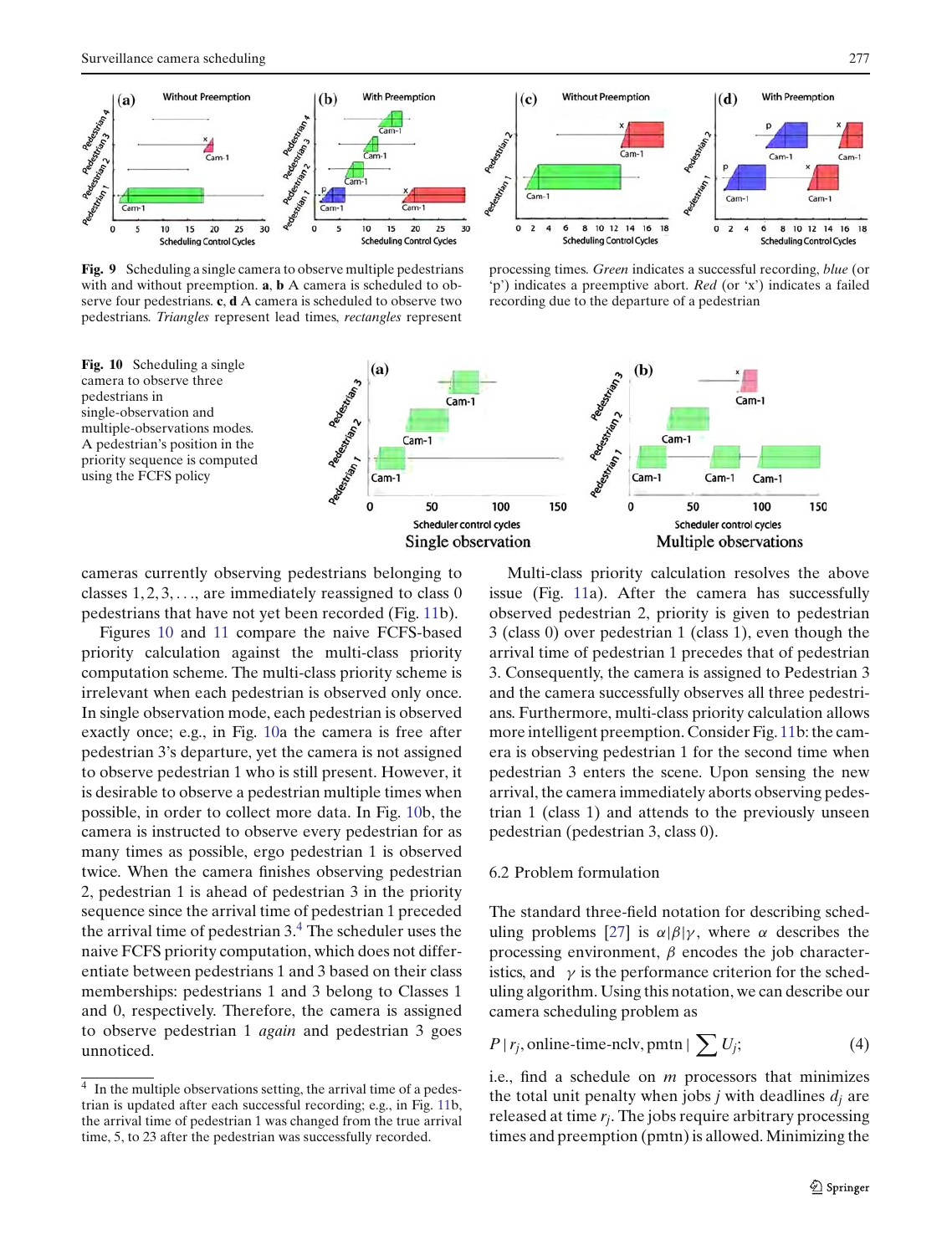$(a)$ 

<span id="page-9-0"></span>![](_page_9_Figure_3.jpeg)

<span id="page-9-2"></span>**Fig. 12 a–d** Images from wide-FOV passive cameras situated at the four corners of the main waiting room in the train station. **e** Image from a fish-eye camera mounted at the ceiling of the wait-

ing room. These static cameras are calibrated, enabling the 3D positions of observed pedestrians to be estimated through triangulation

total unit penalty is akin to maximizing the number of jobs successfully completed prior to their deadlines. If  $C_i$  is the completion time of a job *j*, then

$$
U_j = \begin{cases} 0 & \text{if } C_j \le d_j; \\ 1 & \text{otherwise.} \end{cases}
$$
 (5)

The complexity of problem [\(4\)](#page-8-3) is not known. However, the simpler problem *P*2 |  $r_j$ , pmtn |  $\sum U_j$ , <sup>[5](#page-9-1)</sup> is at least NP-hard [\[28\]](#page-14-24). Hence, our formulation of the camera scheduling problem is likely NP-hard. Consequently, we resort to a greedy algorithm for scheduling cameras to observe pedestrians.

The obvious nonclairvoyant online algorithms are Round Robin (RR) and Shortest Elapsed Time First (SETF). RR devotes identical processing resources to all jobs, whereas SETF devotes *all* resources to the job that has been processed the least. As SETF is known to perform poorly when jobs are not fully parallelizable [\[29](#page-14-25)], we use weighted RR, a variant of RR. The weighted RR scheduling scheme is used to assign jobs to multiple processors with different load capacities. Each processor is assigned a weight indicating its processing capacity and more jobs are assigned to the processors with higher weights. We model each PTZ camera as a processor whose weights, which quantify the suitability of a camera with respect to observing a pedestrian, are adjusted dynamically. The weights are determined by two factors: (1) the number of adjustments the camera needs to make in the PTZ coordinates to fixate on the pedestrian and (2) the distance separating the pedestrian from the camera. In order to ensure fairness, we use a *First Come, First Served* (FCFS) priority scheme to select jobs that should be assigned to a processor (preemption forces job priorities to vary over time). Additionally, FCFS is said to be optimal when the optimization criterion is to minimize the maximum flow time, which is a measure of the quality of service defined as  $C_i - r_j$  [\[26](#page-14-22)].

On the one hand, a camera that requires small adjustments in the PTZ coordinates to fixate on a pedestrian usually needs less *lead time* (the total time required by a PTZ camera to fixate on a pedestrian and initiate video recording) than a camera that needs to turn more drastically in order to bring the pedestrian into view. Consequently, we assign a higher weight to a camera that needs less redirection in order to observe the pedestrian in question. On the other hand, a camera that is closer to a pedestrian is more suitable for observing this pedestrian, since such an arrangement can potentially avoid occlusions, tracking loss, and subsequent re-initialization, by reducing the chance of another pedestrian intervening between the camera and the subject being recorded. The camera weights with respect to a pedestrian are computed as

<span id="page-9-1"></span><sup>5</sup> I.e., find a schedule on two processors that minimize the total unit penalty under release time constraints  $r_i$ , where release times are known a priori and preemption is allowed.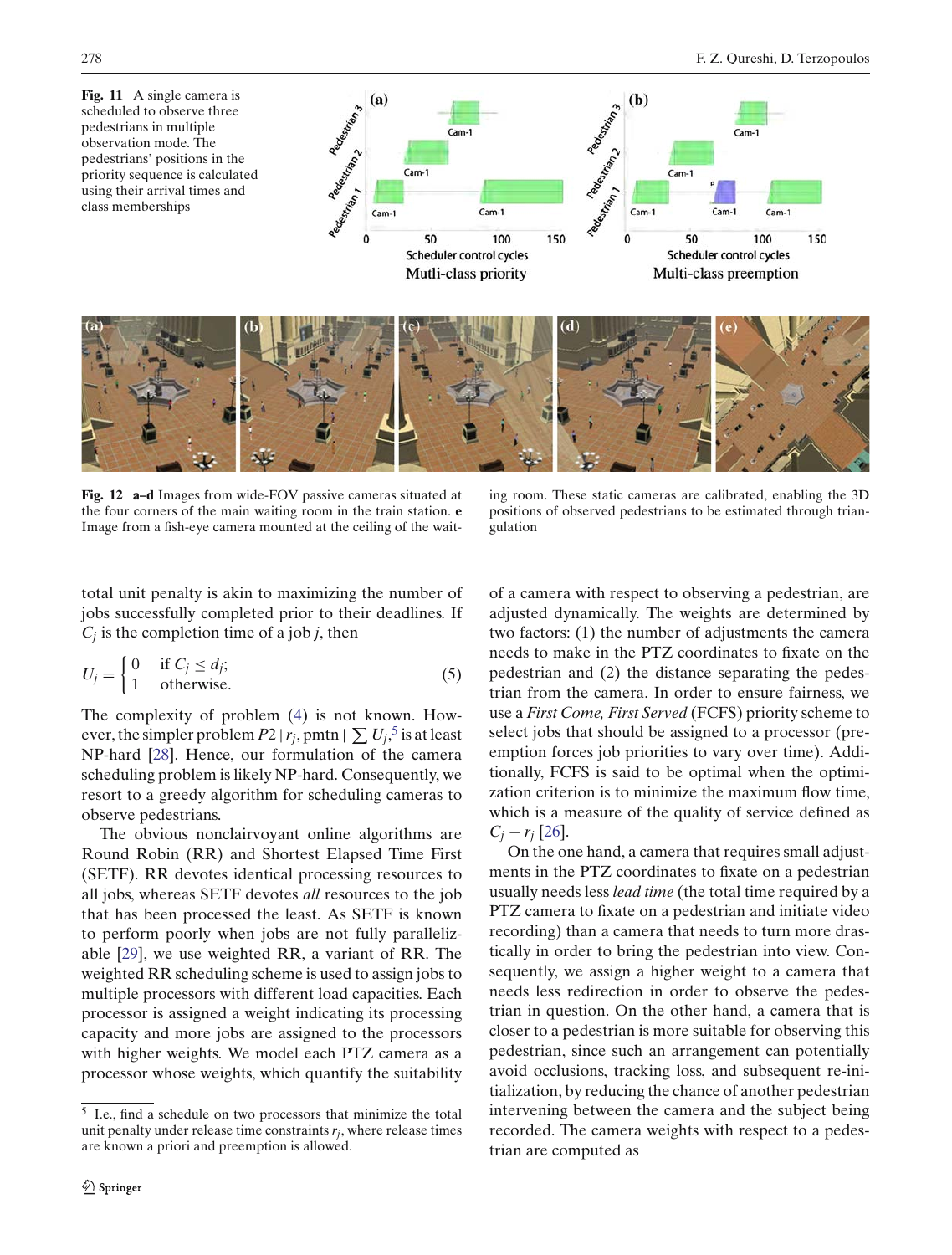![](_page_10_Picture_2.jpeg)

**Fig. 13** Sample close-up images captured by the PTZ active cameras

<span id="page-10-2"></span><span id="page-10-1"></span>
$$
w = \begin{cases} \exp\left(-\frac{(\theta - \hat{\theta})^2}{2\sigma_\theta^2} - \frac{(\alpha - \hat{\alpha})^2}{2\sigma_\theta^2} - \frac{(\beta - \hat{\beta})^2}{2\sigma_\beta^2}\right) \\ \text{if the camera is free;} \\ 0 \quad \text{if the camera is busy,} \end{cases} \tag{6}
$$

where  $\hat{\theta} = (\theta_{\min} + \theta_{\max})/2$ ,  $\hat{\alpha} = (\alpha_{\min} + \alpha_{\max})/2$ , and  $\hat{\beta} = (\beta_{\text{min}} + \beta_{\text{max}})/2$ , and where  $\theta_{\text{min}}$  and  $\theta_{\text{max}}$  are extremal field of view settings,  $\alpha_{\min}$  and  $\alpha_{\max}$  are extremal rotation angles around the *x*-axis (up–down), and  $\beta_{\text{min}}$ and  $\beta_{\text{max}}$  are extremal rotation angles around the *y*-axis (left–right). The values of the standard deviations  $\sigma_{\theta}$ ,  $\sigma_{\alpha}$ , and  $\sigma_{\beta}$  associated with each attribute are chosen empirically (in our experiments, we assigned  $\sigma_{\theta} = \sigma_{\alpha} = \sigma_{\beta} =$ 5.0). Here,  $\alpha$  and  $\beta$  are the gaze parameters corresponding to the 3D location of the pedestrian as computed by the triangulation process, and  $\theta$  is an approximate measure of the distance between the camera and the pedestrian. The distance between the camera and the pedestrian can also be approximated by declination angle, which can be estimated from  $\alpha$ , under a groundplane assumption.

A danger of using weighted round-robin scheduling is the possibility that a majority of the jobs will be assigned to the processor with the highest weight. We avoid this situation by sorting the PTZ cameras according to their weights with respect to a given pedestrian and assigning the free PTZ camera with the highest weight to that pedestrian. The FCFS policy breaks ties on the basis of arrival times and pedestrian classes. Pedestrians in class 0 (i.e., never observed by a PTZ camera) have the highest priority. Among pedestrians belonging to class 0, the pedestrian that entered the scene first is selected. Pedestrians belonging to classes 1 or higher are similarly selected on the basis of their arrival times. The arrival times of the pedestrians are maintained by the sensor network and are made available to the PTZ cameras.

The amount of time a PTZ camera will observe a pedestrian depends upon the number of pedestrians in the scene. However, we have specified a minimum time that a PTZ camera must spend observing a pedestrian. This is determined by the minimum length of video sequence required by the biometric routines that perform further evaluation plus the average time it takes a PTZ camera to lock onto and zoom into a pedestrian. To implement preemption, we specify the maximum time that a camera can spend observing a pedestrian when there are multiple pedestrians in the scene. The proposed scheduling scheme strikes a balance between the two often competing goals of following a pedestrian for as long as possible and observing as many pedestrians as possible.

# <span id="page-10-0"></span>**7 Results**

We populated the virtual train station with up to 20 autonomous pedestrians that enter, go about their business, and leave the waiting room of their own volition. We tested our scheduling strategy in various scenarios using from 1 to 18 PTZ active cameras. For example, Fig. [12](#page-9-2) shows our prototype surveillance system utilizing five wide-FOV static cameras situated within the waiting room of the train station. Figure [13](#page-10-1) shows sample closeup images captured by four PTZ active cameras. The system behaved as expected in all cases, correctly tasking the available cameras using weighted round-robin scheduling with an FCFS priority policy.

In a typical experiment (Fig. [14a](#page-11-0)), when only one PTZ camera is available, pedestrians 1, 2, 4, 7, 9, 10, 13, and 16 were recorded, but pedestrians 3, 5, 6, 8, 11, 12, 14, 15, 17, 18, 19, and 20 go unnoticed since they left the scene before the camera had an opportunity to observe them. Figure [14b](#page-11-0), c shows the results from the same run with 2 and 4 active cameras, respectively. In the 2-camera case, even though the performance has improved significantly from the added camera, pedestrians 12, 17, 18, 19, and 20 still go unnoticed. With four PTZ cameras, the system is now able to observe every pedestrian. As expected, the chances of observing multiple pedestrians improve as more cameras become available.

For Fig. [14d](#page-11-0), we have populated the virtual train station with only three autonomous pedestrians, leaving all other parameters unchanged. Given that there are now only three pedestrians in the scene, even a single camera successfully observes them. Next, we ran the simulation with 20 pedestrians (Fig. [14e](#page-11-0)). This time, however, we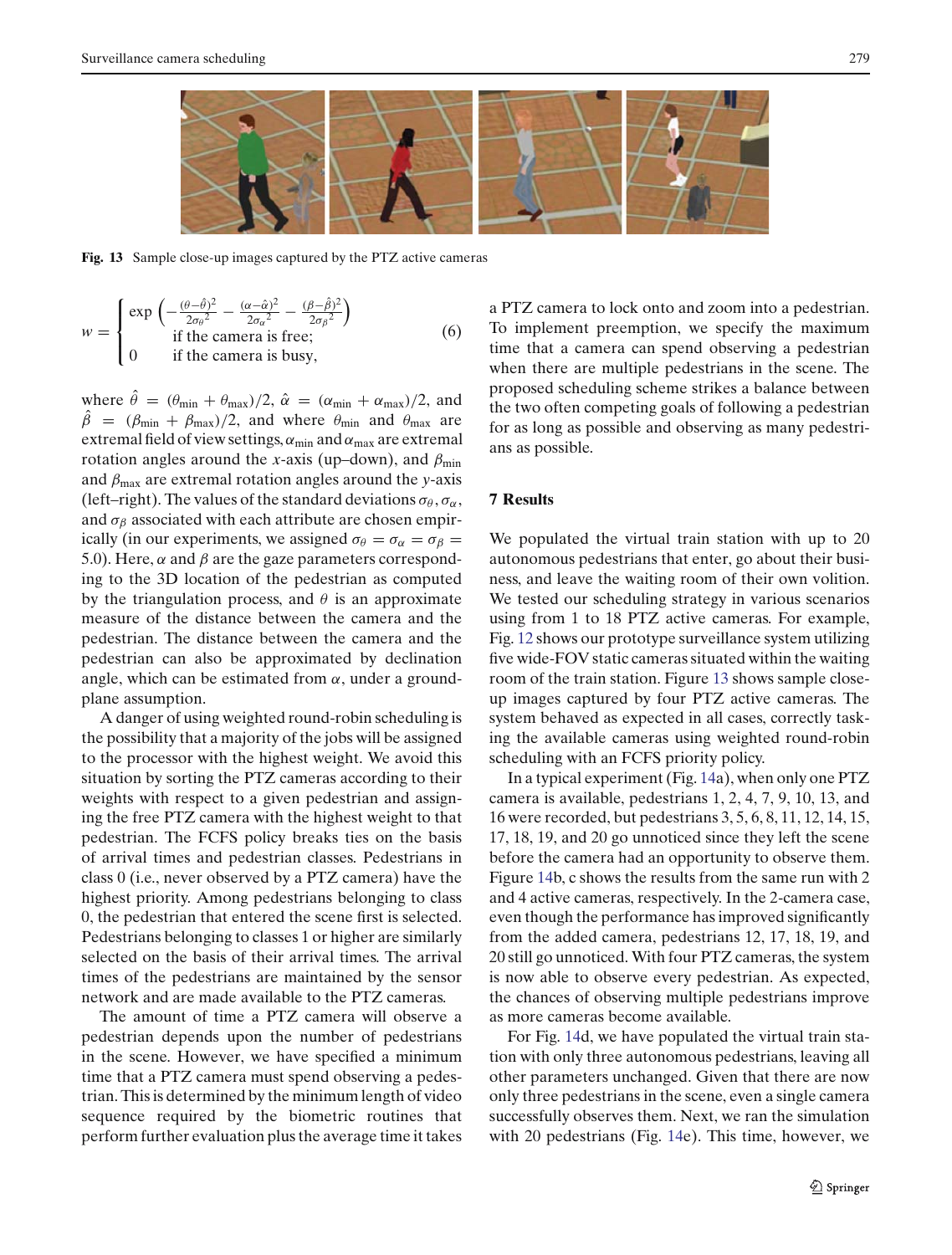![](_page_11_Figure_2.jpeg)

<span id="page-11-0"></span>**Fig. 14** Pedestrians are assigned unique identifiers based on their entry times; e.g., pedestrian 1 always enters the scene at the same time or before the arrival of pedestrian 2. **a–c** Twenty pedestrians are present in the scene. **a** The scheduling policy for one camera: camera 1 successfully recorded pedestrians 1, 2, 4, 7, 9, 10, 13, and 16. **b–c** Adding more cameras improves the chances of observing more pedestrians. Only pedestrians 12, 17, 18, 19, and

20 go unnoticed when two cameras are available. With four cameras all pedestrians are observed. **d** The scene is populated with three pedestrians. **e** Twenty pedestrians, who tend to linger. The chances of a set of cameras to observe the pedestrians increase when **d** there are fewer pedestrians or when **e** pedestrians tend to linger

![](_page_11_Figure_5.jpeg)

<span id="page-11-1"></span>**Fig. 15** A comparison of weighted (*W*) and non-weighted (*NW*) scheduling schemes. Equation [\(6\)](#page-10-2) is used to compute camera weights (i.e., relevances) with respect to a pedestrian. The weighted scheduling strategy outperforms its non-weighted counterpart as is evident from its higher success rates (**a**) and shorter lead (**b**), processing (**c**), and wait (**d**) times. The displayed results

are averaged over several runs in each trial scenario. Trials 1–6 involve five pedestrians and from 1 to 6 cameras, respectively. Trials 7–12 involve ten pedestrians and from 3 to 8 cameras, respectively. Trials 13–18 involve 15 pedestrians and 5, 6, 9, 10, 11, and 12 cameras, respectively. Trials 19–24 involve 20 pedestrians with 5, 8, 10, 13, 15, and 18 cameras, respectively

<span id="page-11-2"></span>**Fig. 16** Scheduling results for Trial #19 using weighted camera assignment. *Blue lines* represent the entry and exit times, the *blue triangles* represent the lead times, the *green rectangles* represent the processing times, and the *red crossed rectangles* represent an aborted attempt at capturing the video of a pedestrian

![](_page_11_Figure_9.jpeg)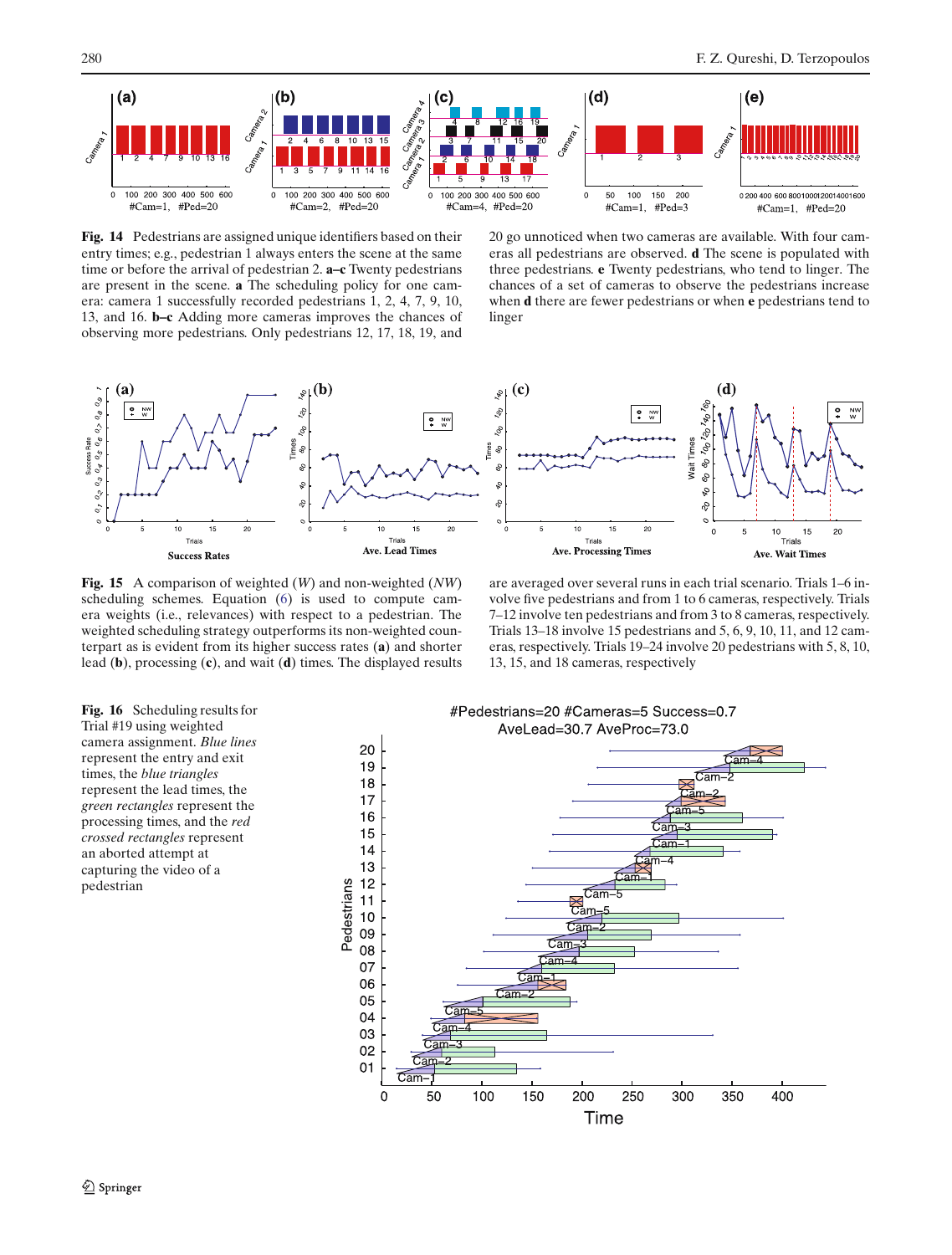Success Rate

![](_page_12_Figure_1.jpeg)

100 200 300 400 500 Preemption: Cutoff Times

![](_page_12_Figure_3.jpeg)

<span id="page-12-0"></span>**Fig. 17** A single camera is scheduled to observe 20 pedestrians. The performance of the scheduler depends in part upon the preemption cutoff time; i.e., the duration after which a camera is reassigned to observe another pedestrian even if its current assignment has not yet completed. **a** A small cutoff time can result in a greater number of preemptions. Consequently, more time is spent

in transitions between pedestrians; **b** The average lead, processing, and assignment times. Note the higher average lead times corresponding to smaller preemption cutoff times; thereby, reducing the overall performance. Alternatively, for large cutoff times, a camera might continue recording a single pedestrian

changed the behavior settings of the pedestrians so they tend to linger in the waiting room. Here too, a single camera successfully observed each of the 20 pedestrians. We conclude that even a few cameras can perform satisfactorily when there are either few pedestrians in the scene or when the pedestrians tend to spend considerable time in the area.

In Fig. [15,](#page-11-1) we compare the scheduling scheme that treats all cameras equally with the weighted scheduling scheme that takes into account the suitability of any camera in observing a pedestrian. As expected, the weighted scheduling scheme outperforms its nonweighted counterpart, exhibiting higher success rates (as defined by fraction of pedestrians successfully recorded) and lower average lead time, processing time (the time spent recording the video of a pedestrian), and wait time (the time elapsed between the entry of a pedestrian and when the camera begins fixating on the pedestrian). The lower average lead and processing times are a direct consequence of [\(6\)](#page-10-2) for computing the suitability of a camera to recording a pedestrian. Interestingly, the average wait times do not necessarily decrease as we increase the number of cameras. Figure [16](#page-11-2) shows detailed results for the scenario with 20 pedestrians and 5 cameras.

The lack of preemption can impact the overall performance of the scheduler. Choosing an appropriate value for the preemption cutoff time is critical to achieving the balance between the competing goals of observing as many pedestrians as possible and observing each pedestrian for as long as possible. Too small a value will result in the cameras spending most of their time transitioning between pedestrians, whereas too large a value will result in cameras myopically dwelling on pedestrians (Fig. [17\)](#page-12-0). We found that the average camera assignment time is a good indicator of the preemption cutoff time. In the current setting, the camera assignment time equals lead time plus processing time, and the preemption cutoff time should be no less than the average camera assignment time. However, if the variation in camera assignment times is large, then the average assignment time is a poor indicator of preemption cutoff times. Average assignment times can be computed on the fly using, e.g., a running average.

We compared the proposed camera scheduling algorithm in the following six configurations: (1) no preemption, single observation, single class (NPSOSC), (2) no preemption, multiple observation, single class (NPMOSC), (3) no preemption, multiple observation, multi-class (NPMOMC), (4) preemption, single observation, single class (PSOSC), (5) preemption, multiple observation, single class (PMOSC), and (6) preemption, multiple observation, multi-class (PMOMC) (Fig. [18\)](#page-13-1). For these tests, 1–4 cameras were scheduled to observe up to 20 pedestrians. The pedestrians enter the main waiting room of the station in groups of 10. Each group precedes the next by about 150 scheduler control cycles. Each pedestrian spends anywhere from 850 to 1,500 scheduler control cycles in the waiting room. The preemption cutoff time is set to 170.

Preemption appears to be useful when the camera to pedestrian ratio is small or when there is a potential for cameras to continually record videos of the assigned pedestrians without success (a surprisingly common occurrence in camera scheduling due to tracking/ occlusion issues). Scheduling without preemption has similar, or in some cases even higher, success rates than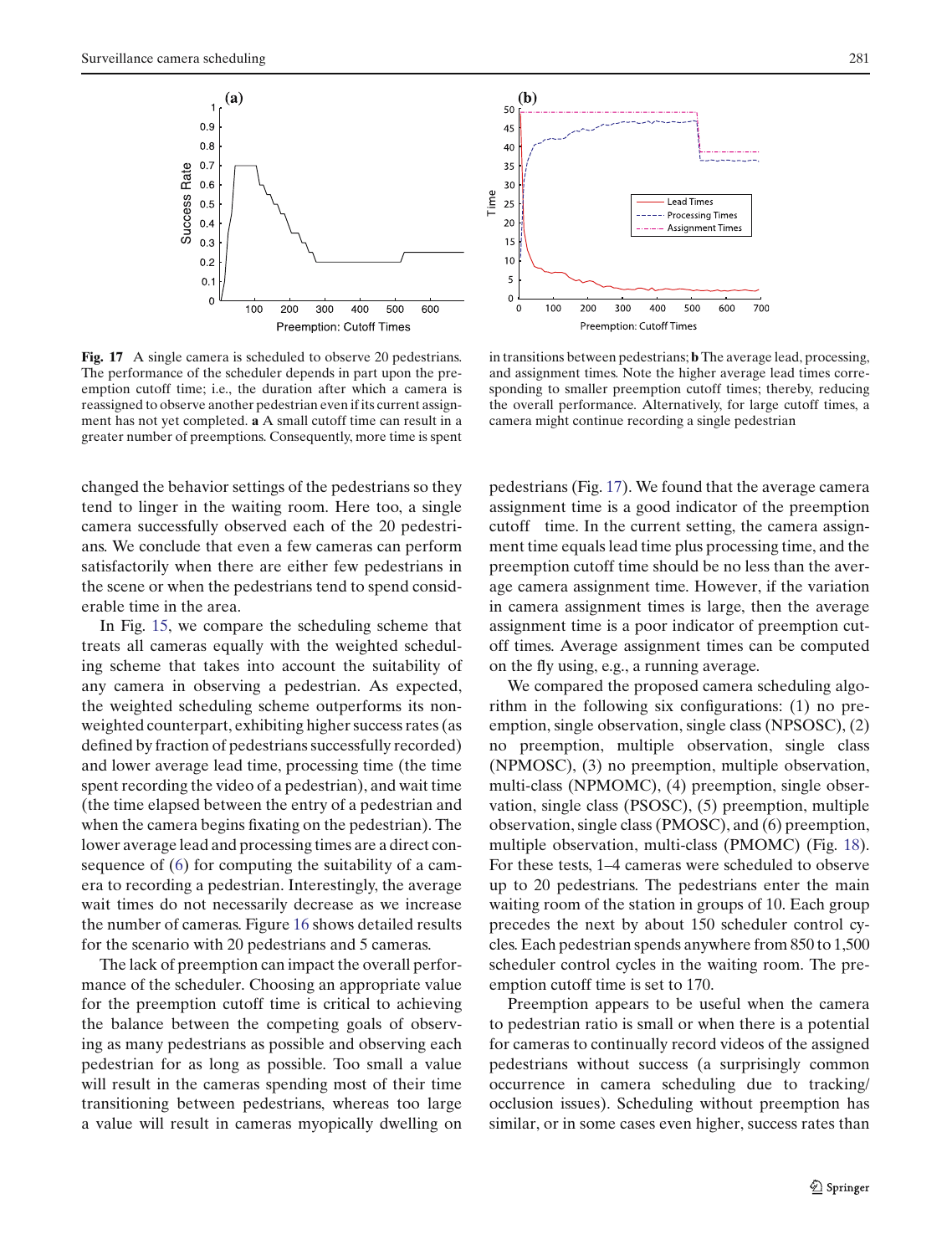**Fig. 18** Comparison of various scheduler configurations. One to four cameras are scheduled to observe 10 or 20 pedestrians. Along the *X*-axis, letters 'c' and 'p' refer to the number of cameras and pedestrians, respectively for example '4c,10p' denotes the test consisting of scheduling four cameras to observe ten pedestrians. The results are

<span id="page-13-1"></span>![](_page_13_Figure_3.jpeg)

those achieved with preemption when the camera-topedestrian ratio is large (e.g., in Fig. [18a](#page-13-1), when three or four cameras are available to observe up to 20 pedestrians). The success rates for no-preemption scheduling, however, drop rapidly as the number of available cameras is reduced, and no-preemption scheduling is outperformed by its preemption-savvy counterpart; e.g., when one or two cameras are scheduled to observe 10 or 20 pedestrians (Fig. [18a](#page-13-1)).

Single observation (SO) scheduling features better success rates than the corresponding multiple observation (MO) scheduling, which can be attributed to the longer wait times for the latter (Fig. [18b](#page-13-1)), except when the multi-class pedestrian model is employed. Multiclass pedestrian modeling can reduce the wait times as it enables the scheduler to focus on the pedestrians that have been overlooked. When using MO scheduling, the lowest wait times are obtained by combining multi-class pedestrian models with preemption. PMOMC scheduling, for example, achieves wait times comparable to PSOSC with the added advantage of multiple observations. Our tests also confirm the intuition that multiple observation scheduling yields better data (i.e., longer duration video tracks) than single observation scheduling (Fig. [18d](#page-13-1)). PMOMC offers the highest lead times as a result of the highest number of preemptions combined with high success rates (Fig. [18c](#page-13-1)).

Our results suggest that PMOMC has the best overall performance: high success rates, low wait times, and longer recorded video durations. NPSOSC has better success rates under favorable circumstances – a good camera to pedestrian ratio and when all pedestrians have similar processing requirements.

# <span id="page-13-0"></span>**8 Conclusion**

Future surveillance systems will comprise networks of static and active cameras capable of providing perceptive coverage of extensive environments with minimal reliance on a human operator. Such systems will require not only robust, low-level vision routines, but also novel sensor network methodologies. Building on our earlier work [\[5](#page-14-4)], the work presented in this paper is another step toward their realization.

In particular, we have introduced a scheduling strategy for intelligently managing multiple, uncalibrated, active PTZ cameras, supported by several static, calibrated cameras, in order to satisfy the challenging task of automatically recording close-up, biometric videos of pedestrians present in a scene. We have found the PMOMC (preemption, multiple observation, multiclass) scheduling scheme to be the most suitable one for this purpose. At present, predicting pedestrian behaviors is at best an inexact science, so we have intentionally avoided scheduling policies that depend on such predictions.